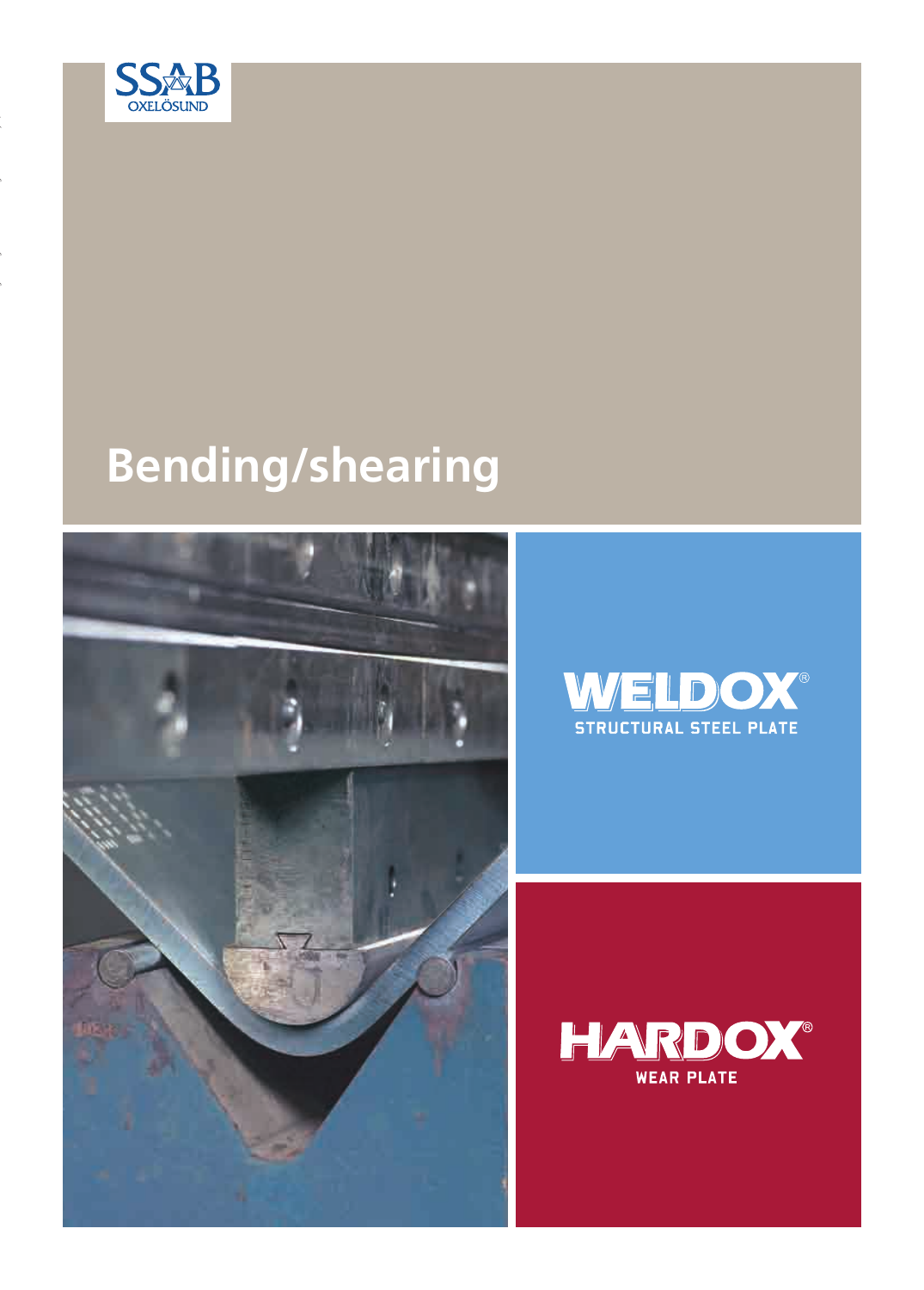**This publication deals with free bending and shearing of HARDOX® wear plate and WELDOX® structural steel plate. In these steel grades, we have combined high strength with high purity, and we maintain close tolerances on thickness, which makes the steels eminently well suited for cold bending.**

**Our recommendations for best results when bending and shearing our wear resistant and high strengths steels are outlined below.** 

### **Bending**

This section deals with free bending, although roll bending can obviously also be employed.The bending results are dependent on a number of factors which we have grouped here under three headings: the plate, the tools and the procedure. These factors are discussed on pages 3 and 4, where a couple of worked examples are also given.

Typical physical properties of the materials are given in Table 4 on the last page.

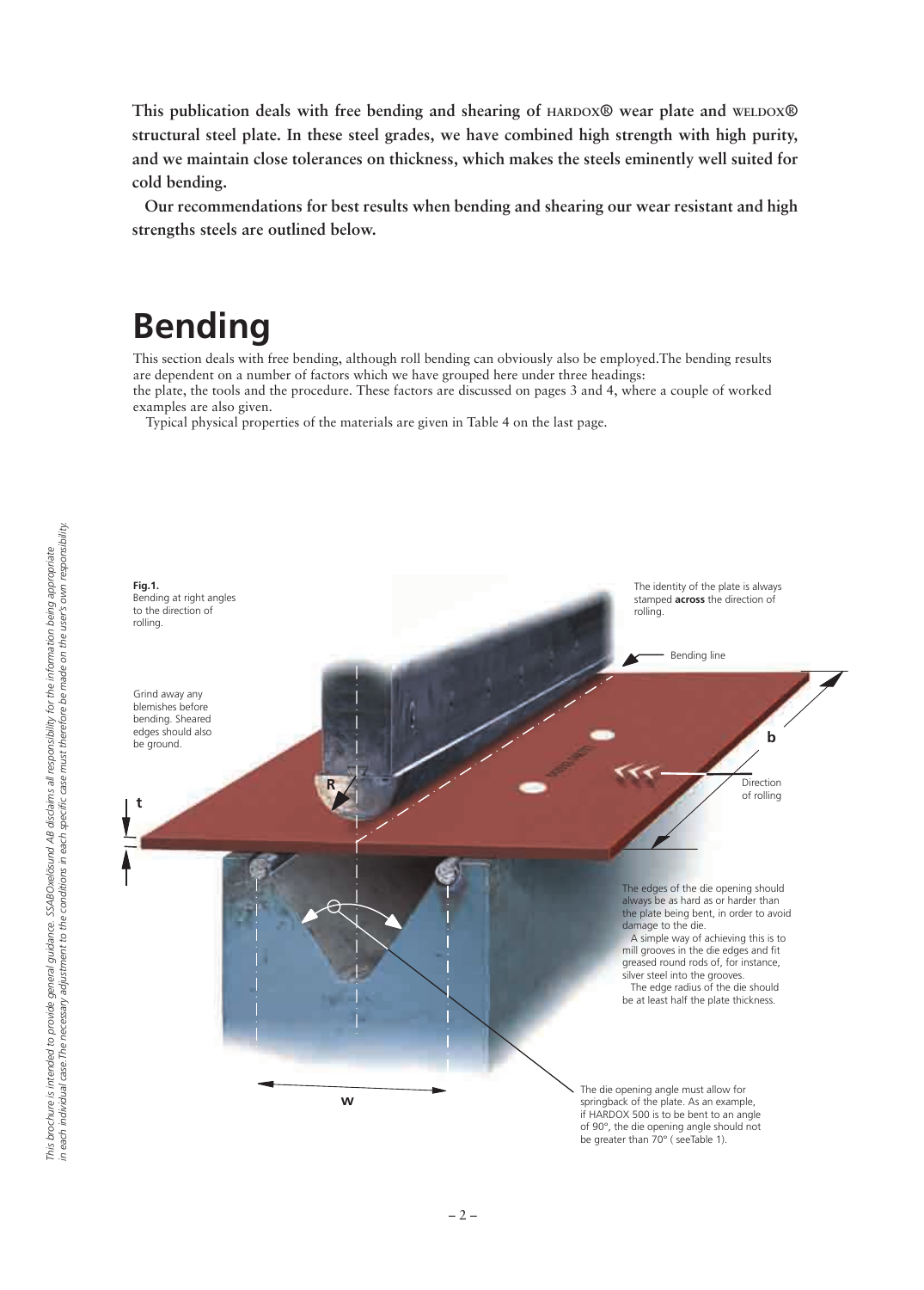#### **The results of a bending operation are affected by the plate, the tools and the procedure employed:**

#### *THE PLATE*

#### **– Steel grade**

Note that the bending force and springback increase with the plate strength. (For typical tensile strength values, see Table 4.)

So the stronger and harder the plate,

- the higher the necessary bending force
- the greater will be the springback
- the larger the punch radius needed
- the larger the punch radius needed

#### **– Plate surface**

Our recommendations apply to shotblasted and anti-corrosion painted plate. Surface damage and rust on the side of the plate which is under tension during bending may greatly reduce the bendability. In critical cases, such defects must be ground away.

#### **– Plate edges**

Cut and sheared edges should be deburred and rounded with a grinder.

#### **– Plate thickness (t)**

As a general rule, thinner plate can be bent to smaller radii. SeeTable 1.

#### **– Direction of rolling of the plate**

The plate can be bent to a smaller radius at right angles to the direction of rolling than in the direction of rolling. See Figure1 and Table 1.

#### **– Bend length (b)**

If the bend length (see Figure 1) is less than 10 times the plate thickness, the plate can often be bent to a smaller radius than the values given in Table 1.

#### *THE TOOLS*

#### **– Punch radius (R)**

The right punch radius is the most important factor when bending HARDOX and WELDOX. (See Figure 1.)

For the softer steels – up to and including WELDOX  $500$ a punch radius which is equal to or somewhat smaller than the required bending radius is recommended.

For stronger steels, a punch radius which is equal to or somewhat larger than the required bending radius is recommended.

Table 1 gives the minimum recommended punch radius that will avoid cracking when the plate is bent to 90°.

*cont´d.* **Table 1.** Minimum recommended punch radius (R) and die opening width (W) for plate thickness (t) when the plate is being bent to 90° along the direction of rolling and at right angles to the direction of rolling – and also the corresponding springback.

|                       | Thickness<br>[mm]                      | At right angles<br>R/t | Along<br>R/t      | At right angles<br>W/t | Along<br>W/t         | Springback<br>$[^{\circ}]$ |
|-----------------------|----------------------------------------|------------------------|-------------------|------------------------|----------------------|----------------------------|
| S 355 acc to EN 10025 |                                        | 2,5                    | 3,0               | 7,5                    | 8,5                  | $3 - 5$                    |
| <b>WELDOX 700</b>     | t < 8<br>$8 \ge t < 20$<br>$t \geq 20$ | 1,5<br>2,0<br>3,0      | 2,0<br>3,0<br>4,0 | 7,0<br>7,0<br>8,5      | 8,5<br>8,5<br>10,0   | $6 - 10$                   |
| <b>WELDOX 900/960</b> | t < 8<br>$8 \ge t < 20$<br>$t \geq 20$ | 2,5<br>3,0<br>4,0      | 3,0<br>4,0<br>5,0 | 8,5<br>8,5<br>10,0     | 10,0<br>10.0<br>12,0 | $8 - 12$                   |
| <b>WELDOX 1030</b>    | t < 8<br>$8 \ge t < 20$<br>$t \geq 20$ | 3,0<br>3,5<br>4,5      | 3,5<br>4,5<br>5,5 | 9,0<br>9,0<br>11,0     | 10,0<br>11.0<br>13,0 | $10 - 32$                  |
| <b>WELDOX 1100</b>    | t < 8<br>$8 \ge t < 20$<br>$t \geq 20$ | 3,5<br>4,0<br>5,0      | 4,0<br>5,0<br>6,0 | 10.0<br>10,0<br>12,0   | 10,0<br>12,0<br>14,0 | $11 - 18$                  |
| <b>WELDOX 1300</b>    | t < 6<br>$6 \le t < 10$                | 3,5<br>4,0             | 4,0<br>5,0        | 10,0<br>12,0           | 12,0<br>14,0         | $12 - 45$                  |
| <b>HARDOX 400</b>     | t < 8<br>$8 \ge t < 20$<br>$t \geq 20$ | 2,5<br>3,0<br>4,5      | 3,0<br>4,0<br>5,0 | 8,5<br>10,0<br>12,0    | 10,0<br>10,0<br>12,0 | $9 - 13$                   |
| <b>HARDOX 450</b>     | t < 8<br>$8 \ge t < 20$<br>$t \geq 20$ | 3,5<br>4,0<br>5,0      | 4,0<br>5,0<br>6,0 | 10,0<br>10,0<br>12,0   | 10,0<br>12,0<br>14,0 | $11 - 18$                  |
| <b>HARDOX 500</b>     | t < 8<br>$8 \ge t < 20$<br>$t \geq 20$ | 4,0<br>5,0<br>7,0      | 5,0<br>6,0<br>8,0 | 10,0<br>12,0<br>16,0   | 12,0<br>14,0<br>18,0 | $12 - 20$                  |

Care should be taken during all bending – due to the high strength of the plate and the high bending force necessary. If the plate should crack, fragments of the materialmay fly off. During bending, the operator and other personnel must therefore not stand in front of the machine – they should move to the side.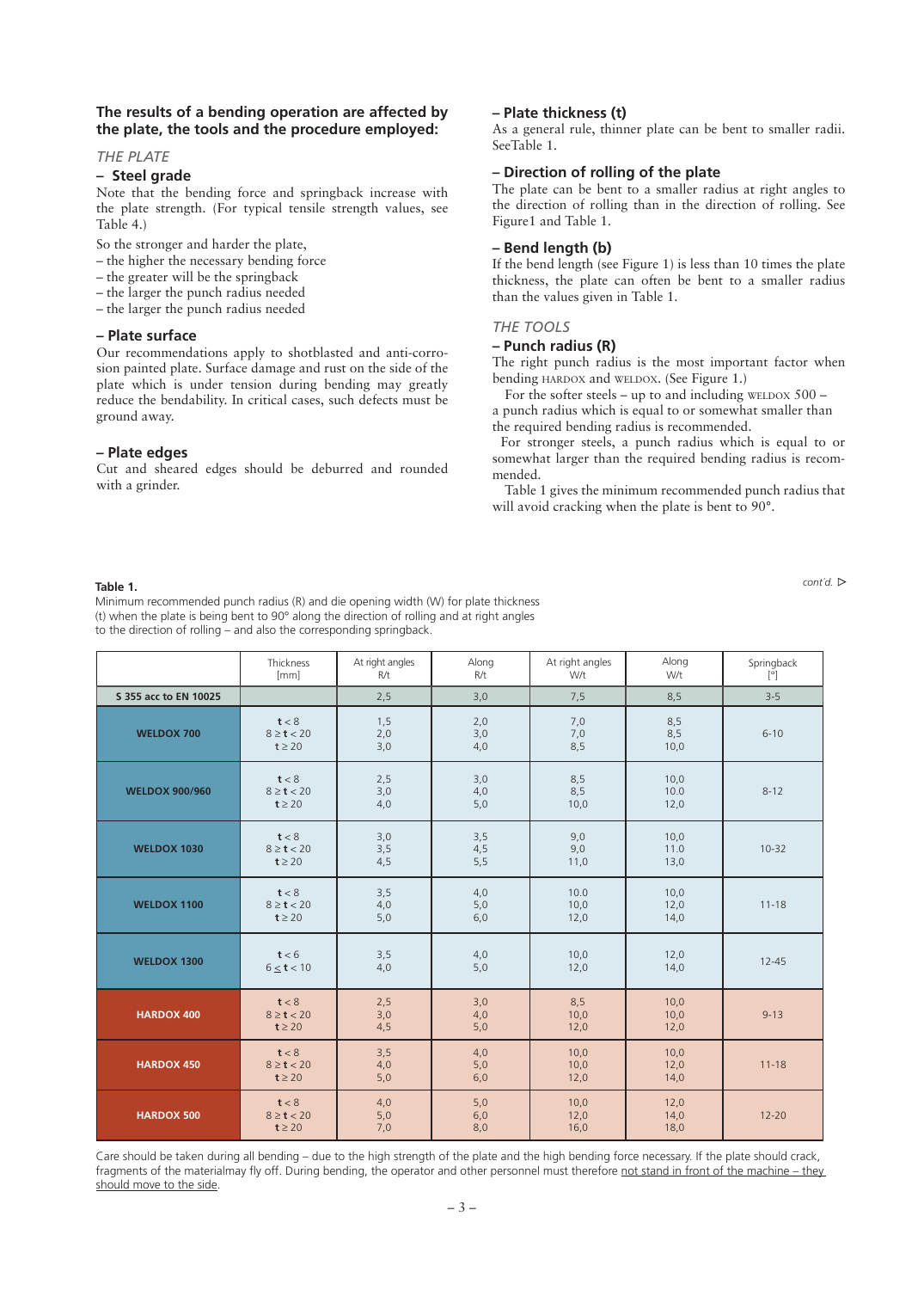### *THE TOOLS (cont'd)*

#### **– Die opening width (W)**

Table 1 specifies the minimum recommended die opening for minimizing the springback. If the width is increased, the bending force and impression marks will admittedly be reduced, but at the expense of increased springback.

Note that the opening angle must be so small that it will allow a sufficient amount of over-bending. (See Figure1 and Table 1.) In roll bending, the springback will be much larger than the tabulated values.

#### *BENDING PROCEDURE*

#### **– Friction**

The die edges must be clean and undamaged. The bending force needed and the risk of cracking can be reduced by using round rods free to rotate as die edges and/or by lubricating the die edges.

#### **– Bending angle**

The recommendations in Table 1 relate to bending to an angle of 90 degrees.

Note that the bending angle has a lesser effect on the force needed and the springback than the die opening width and steel grade.

Springback can be compensated by over-bending by the same number of degrees.

#### **– Bending force (P)**

The bending force necessary can be estimated using the formula below. The force is obtained in tonnes (1 tonne corresponds to 10 kN), with an accuracy of  $\pm 20\%$ , provided that all dimensions used are in mm. For symbols used, see Figure 1. The tensile strength  $R_m$  of the plate can be obtained from Table 4.

$$
P = \frac{1.6 \times b \times t^2 \times R_m}{10000 \times W}
$$

If the radius of the punch used for bending is much larger than that specified in Table 1, the force needed may be higher than the value obtained from the formula, unless the die opening width is increased correspondingly.

#### **Example 1:**

A certain edging press is only just capable of bending a 20 mm thick EN10025 – S355 steel plate in a die with a 150 mm wide opening.

If the same die is used and the bend length is the same, how thick will be the HARDOX 400 plate that the machine is capable of bending?

The bending forces should be same, and only the plate thickness (t) and tensile strength  $(R_m)$  will differ. Substituting in the above formula and simplifying:

 $20^2 \times 550 = t^2 \times 1250$ 

The thickness (t) of the HARDOX plate will be 13.3 mm.

The W/t ratio for HARDOX 400 plate will then be

 $150/13.3 = 11.3$  which, according to Table 1, is satisfactory.

#### **Example 2:**

A 2000 mm long bracket is to be produced by bending plate. The choice lies between using:

**a)** 10 mm thick plate of EN10025 – S355 with a typical tensile strength of 550 MPa, or

**b)** 7 mm thick plate of WELDOX 700 with a typical tensile strength of 860 MPa

In both cases, an existing die with a 100 mm wide opening is to be used. What press force will be needed for each steel grade?

For EN10025 – S355:

$$
P = \frac{1,6 \times 2000 \times 10 \times 10 \times 550}{10000 \times 100} = 176 \text{ tonnes}
$$

For WELDOX 700:

$$
P = \frac{1,6 \times 2000 \times 7 \times 7 \times 860}{10000 \times 100} = 135 \text{ tonnes}
$$

Since the plate thickness has a greater influence than the strength, the force needed for bending WELDOX-plate in this particular case is lower.

|                                  | Plate thicknesses, mm |     |     |     |
|----------------------------------|-----------------------|-----|-----|-----|
| S 355 - EN 10025                 | 10                    | 20  | 30  | 60  |
| <b>WELDOX 700</b>                | 8                     | 16  | 24  | 48  |
| <b>WELDOX 900 / 960</b>          |                       | 14  | 21  | 42  |
| <b>HARDOX 400</b>                | 6                     | 13  | 19  | 38  |
|                                  |                       |     |     |     |
| Bending force per metre [tonnes] | 120                   | 240 | 330 | 660 |
| at a die opening width (W) [mm]  | 75                    | 150 | 240 | 480 |

#### **Table 2**

Plate thicknesses that require the same bending force per metre of bend length, with the die opening widths (W) shown in the table.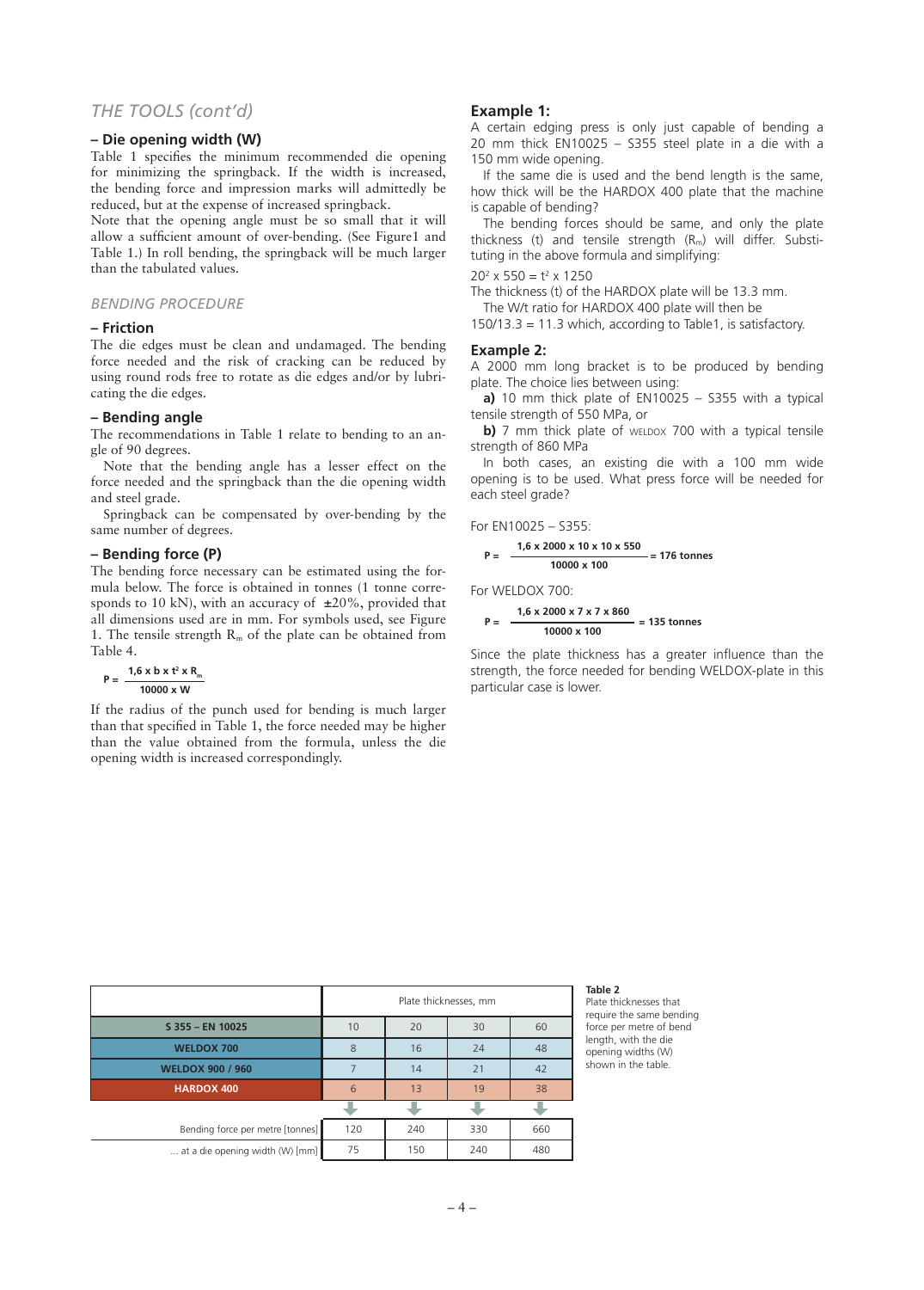## **Shearing in power shears**

High strength steels can also be sheared. As a general rule, the higher the tensile strength, the higher the shearing force needed. Tool wear also increases with increasing tensile strength, and shearing WELDOX 1100, HARDOX 450 and higher strength steels is therefore inadvisable.

Satisfactory results in shearing high strength plate pre supposes good tools and correct setting of the shearing parameters. Note that our setting suggestions are only *general recommendations*. In practice, the choice is dictated by the machine stability and the condition of the blades.

#### **Blades**

The blades should be hard and sharp, with slightly rounded edges.

#### **Clearance** ∆

This is the most important parameter for achieving good results. The clearance between the moving and stationary blades should be increased with increasing tensile strength (see Table 3). Incorrect clearance will result in poor sheared surfaces and may give rise to cracking when the plate is subsequently welded or bent.

#### **Rake angle**  $\lambda$

The larger the rake angle, the lower the shearing force, although the risk will be greater of the plate sliding sideways or the piece of plate that has been sheared off deforming (twisting). As a general rule, the rake angle should be increased when shearing high strength plate. See Fig. 2 and Table 3 below.

#### **Shearing force P**

For a given rake angle, the shearing force increases linearly with increasing strength of the plate. See Fig. 3 and Table 4.



function of the thickness and rake angle  $\lambda$ 

|                   | Clearance, $\Delta$<br>in % of t | Rake angle, $\lambda$<br>[0] |
|-------------------|----------------------------------|------------------------------|
| S 355 - EN 10025  | $8 - 10$                         | $1 - 5$                      |
| <b>WELDOX 700</b> | $12 - 15$                        | $3 - 5$                      |
| <b>WELDOX 900</b> | $14 - 16$                        | $3 - 5$                      |
| <b>WELDOX 960</b> | $14 - 16$                        | $3 - 5$                      |
| <b>HARDOX 400</b> | $16 - 18$                        | $3 - 5$                      |

**Table 3.** Clearance and rake angle settings for different plate grades